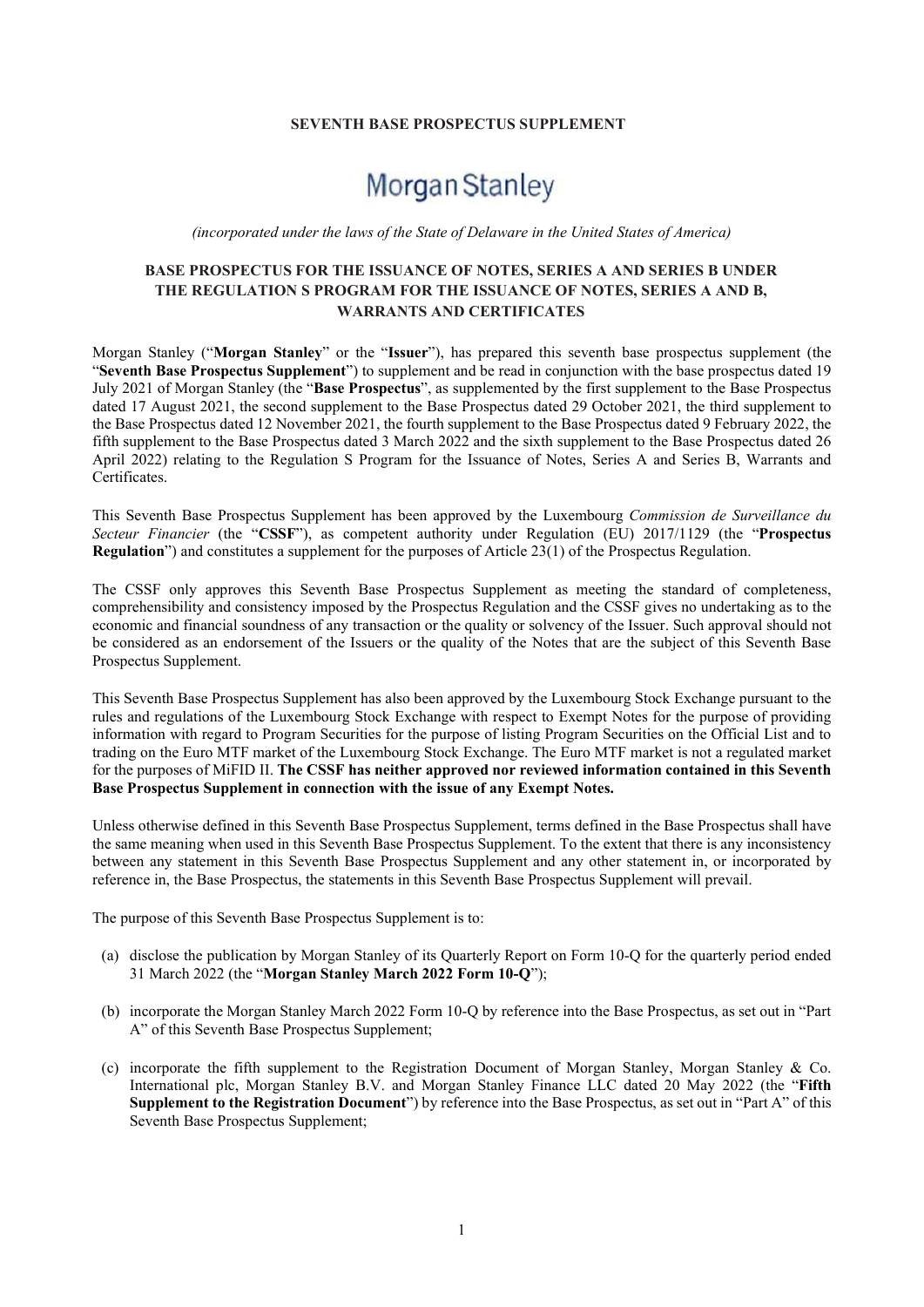- (d) make certain amendments to the "Selected Financial Information of Morgan Stanley" section in the Base Prospectus pursuant to the publication of the Morgan Stanley March 2022 Form 10-Q, as set out in "Part B" of this Seventh Base Prospectus Supplement;
- (e) make certain amendments to the "Important Legal Information" section in the Base Prospectus pursuant to S&P's upgrade to the Long-Term debt rating of Morgan Stanley, as set out in "Part C" of this Seventh Base Prospectus Supplement; and
- (f) make certain amendments to the "General Information" section in the Base Prospectus pursuant to the publication of the Morgan Stanley March 2022 Form 10-Q, as set out in "Part D" of this Seventh Base Prospectus Supplement.

In accordance with Article 23.2(a) of the Prospectus Regulation, investors who have agreed to purchase or subscribe for, or have applied to purchase or subscribe for, any Notes prior to the publication of this Seventh Base Prospectus Supplement and where Securities had not yet been delivered to the investors at the time when the significant new factor, material mistake or material inaccuracy arose or was noted, shall have the right, exercisable within three Business Days following the date of publication of this Seventh Base Prospectus Supplement, to withdraw their acceptances or applications by notice in writing to the relevant Issuer or Manager, as the case may be. The final date within which such right of withdrawal must be exercised is 25 May 2022.

Save as disclosed in this Seventh Base Prospectus Supplement, no significant new factor, material mistake or inaccuracy relating to information included in the Base Prospectus has arisen since the publication of the Base Prospectus.

Morgan Stanley accepts responsibility for the information contained in this Seventh Base Prospectus Supplement. To the best of the knowledge and belief of Morgan Stanley, the information contained in this document is in accordance with the facts and does not omit anything likely to affect the import of such information.

This Seventh Base Prospectus Supplement is available for viewing, and copies may be obtained from, the officers of the Issuers and the Paying Agents.

This Seventh Base Prospectus Supplement is available on Morgan Stanley's website at http://sp.morganstanley.com/EU/Documents and on the website of the Luxembourg Stock Exchange at www.bourse.lu.

The Morgan Stanley March 2022 Form 10-Q is available on Morgan Stanley's website at https://sp.morganstanley.com/EU/Download/GeneralDocument?documentID=1c4a76fb-e427-4b04-b00f-3f9daa753e82.

The Fifth Supplement to the Registration Document is available on Morgan Stanley's website at http://sp.morganstanley.com/EU/Documents.

20 May 2022

### MORGAN STANLEY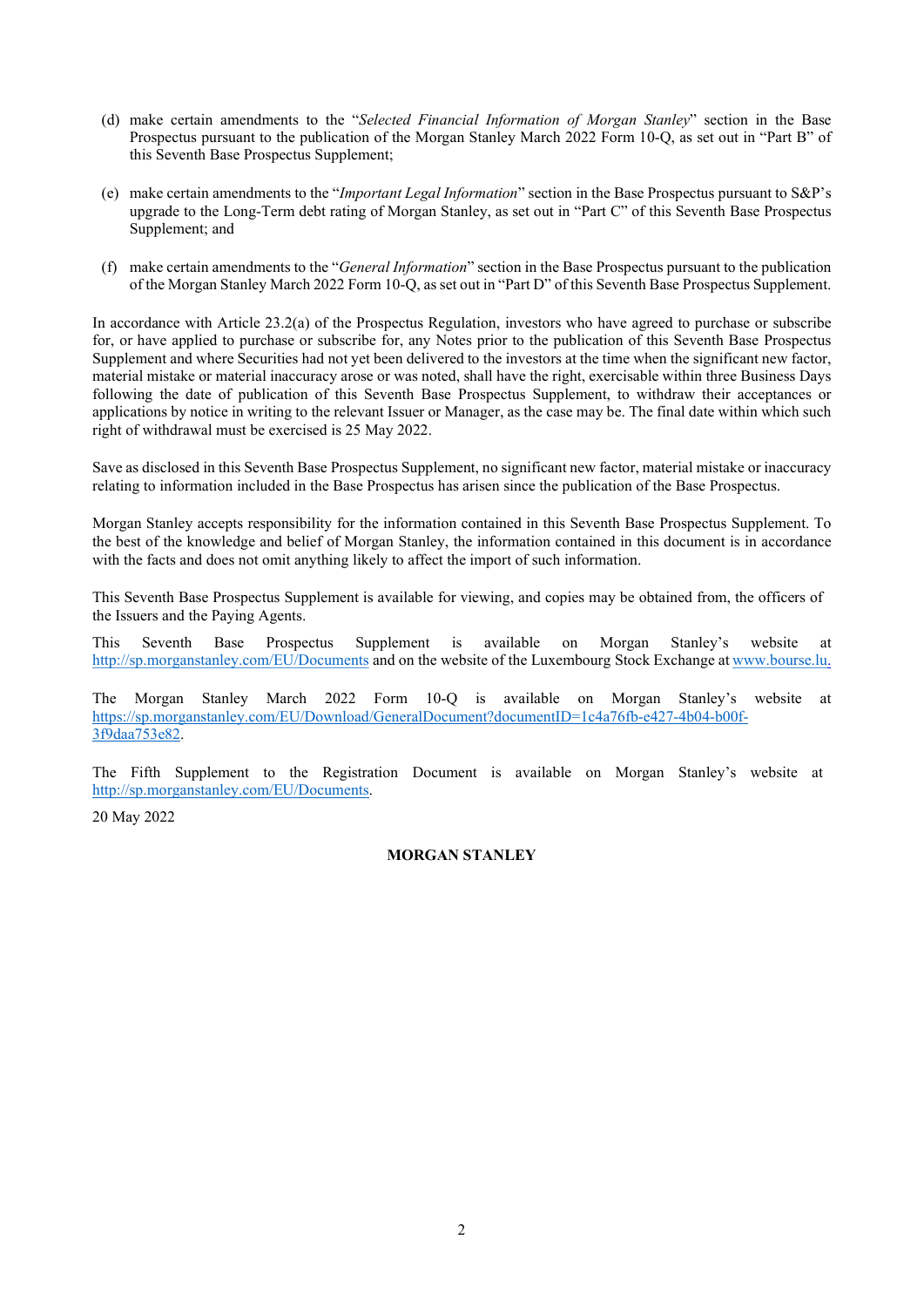# **CONTENTS**

**Page** 

| <b>PART A – INCORPORATION BY REFERENCE</b>                                                             |  |
|--------------------------------------------------------------------------------------------------------|--|
| <b>PART B – AMENDMENTS TO THE "SELECTED FINANCIAL INFORMATION OF</b><br><b>MORGAN STANLEY" SECTION</b> |  |
| <b>PART C – AMENDMENTS TO THE "IMPORTANT LEGAL INFORMATION" SECTION</b>                                |  |
| <b>PART D – AMENDMENTS TO THE "GENERAL INFORMATION" SECTION</b>                                        |  |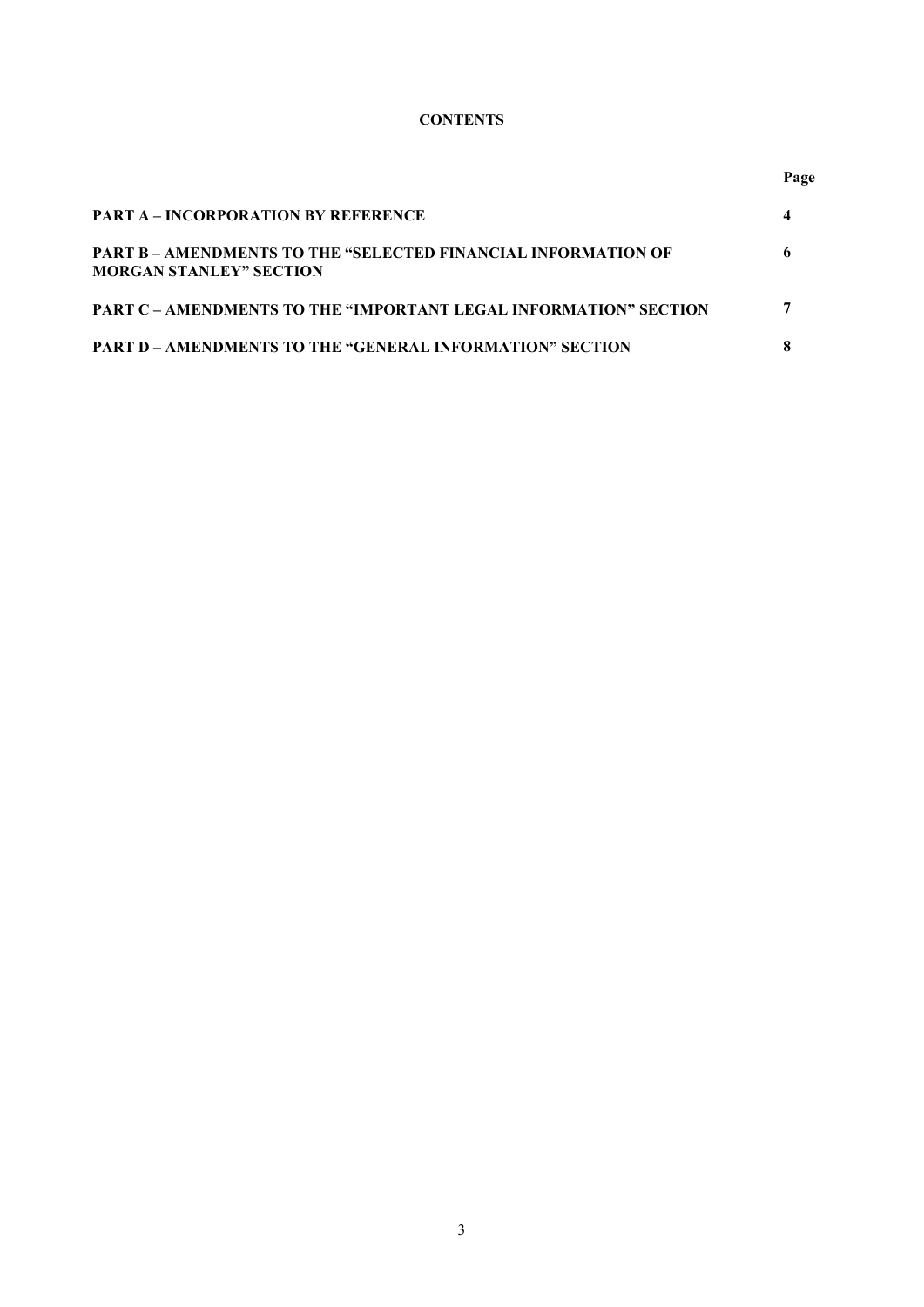#### PART A – INCORPORATION BY REFERENCE

This Seventh Base Prospectus Supplement incorporates by reference the Morgan Stanley March 2022 Form 10-Q and the Fifth Supplement to the Registration Document, and supplements the section entitled "Incorporation by Reference" contained on pages 33-40 of the Base Prospectus.

The information incorporated by reference must be read in conjunction with the cross-reference table below which supplements the table of information incorporated by reference in the section entitled "Incorporation by Reference" contained on pages 33-40 of the Base Prospectus.

The following document and/or information shall be deemed to be incorporated by reference in, and to form part of, the Base Prospectus:

| <b>Document filed</b>                                                                                                                         |     |         | Information incorporated by reference                                                             | Page         |
|-----------------------------------------------------------------------------------------------------------------------------------------------|-----|---------|---------------------------------------------------------------------------------------------------|--------------|
| <b>Morgan Stanley</b>                                                                                                                         |     |         |                                                                                                   |              |
| Morgan Stanley March 2022 Form<br>$10-Q$<br>https://www.morganstanley.com/co<br>ntent/dam/msdotcom/en/about-us-<br>ir/shareholder/10q0322.pdf | (1) |         | Financial Information                                                                             | $\mathbf{1}$ |
|                                                                                                                                               | (2) |         | Management's Discussion<br>of<br>and<br>Analysis<br>Financial Condition and Results of Operations | $1 - 22$     |
|                                                                                                                                               | (3) | Risk    | Quantitative and Qualitative Disclosures about                                                    | $23 - 30$    |
|                                                                                                                                               | (4) | Report  | of<br>Independent<br>Registered<br>Public<br><b>Accounting Firm</b>                               | 31           |
|                                                                                                                                               | (5) |         | Consolidated Financial Statements and Notes                                                       | $32 - 63$    |
|                                                                                                                                               |     | (i)     | <b>Consolidated Income Statements</b><br>(Unaudited)                                              | 32           |
|                                                                                                                                               |     | (ii)    | Consolidated Comprehensive Income<br>Statements (Unaudited)                                       | 32           |
|                                                                                                                                               |     | (iii)   | Consolidated Balance Sheet (Unaudited as<br>at 31 March 2022)                                     | 33           |
|                                                                                                                                               |     | (iv)    | Consolidated Statements of Changes in<br>Total Equity (Unaudited)                                 | 34           |
|                                                                                                                                               |     | (v)     | <b>Consolidated Cash Flow Statements</b><br>(Unaudited)                                           | 35           |
|                                                                                                                                               |     | $(v_i)$ | Notes to Consolidated Financial<br>Statements (Unaudited)                                         | $36 - 64$    |
|                                                                                                                                               | (6) |         | Financial Data Supplement (Unaudited)                                                             | 64           |
|                                                                                                                                               | (7) |         | Glossary of Common Terms and Acronyms                                                             | 65           |
|                                                                                                                                               |     |         |                                                                                                   |              |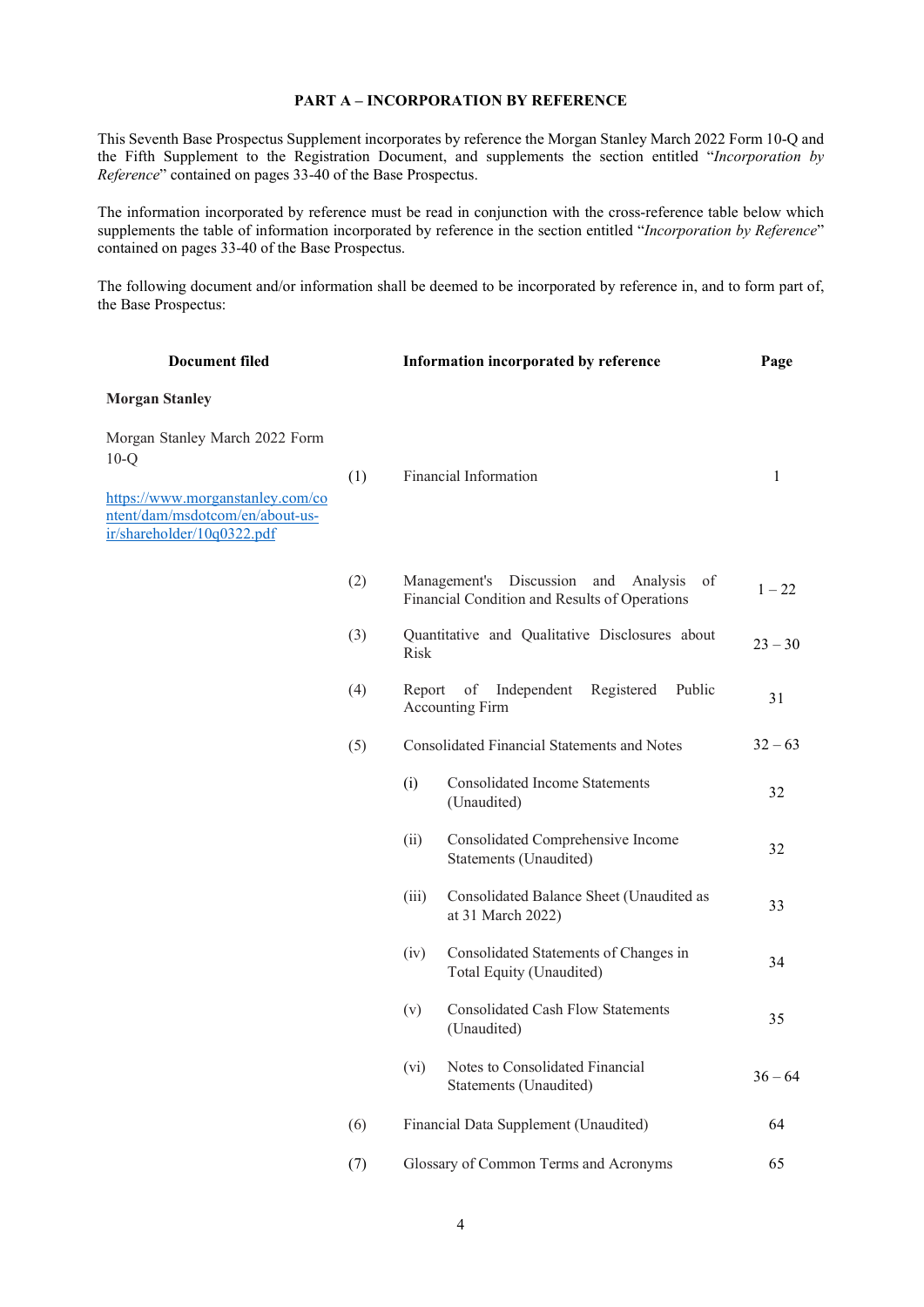| (8)  | Controls and Procedures                                        | 66 |
|------|----------------------------------------------------------------|----|
| (9)  | Legal Proceedings                                              | 66 |
| (10) | Other Information                                              | 66 |
| (11) | Unregistered Sales of Equity Securities and Use of<br>Proceeds | 66 |
| (12) | Signatures                                                     | 67 |

Fifth Supplement to the Registration Document of Morgan Stanley, Morgan Stanley & Co. International plc, Morgan Stanley B.V. and Morgan Stanley Finance LLC dated 20 May 2022

https://sp.morganstanley.com/EU/D ocuments

| (1) |  | $Part B - A$ mendments to "Information" |  |  |
|-----|--|-----------------------------------------|--|--|
|     |  | Incorporated by Reference" section      |  |  |

| (2) | Part C – Amendments to "Description of Morgan<br>Stanley" section                          | Q   |
|-----|--------------------------------------------------------------------------------------------|-----|
| (3) | Part D – Amendments to "Description of Morgan"<br>Stanley & Co. International Plc" section | 10  |
| (4) | Part E – Amendments to "Description of Morgan<br>Stanley B.V." section                     | 11  |
| (5) | Part $F -$ Amendments to "Description of Morgan"<br>Stanley Finance LLC" section           | 12. |

Any non-incorporated parts of the documents referred to herein are either deemed not relevant for an investor or are otherwise covered elsewhere in the Base Prospectus.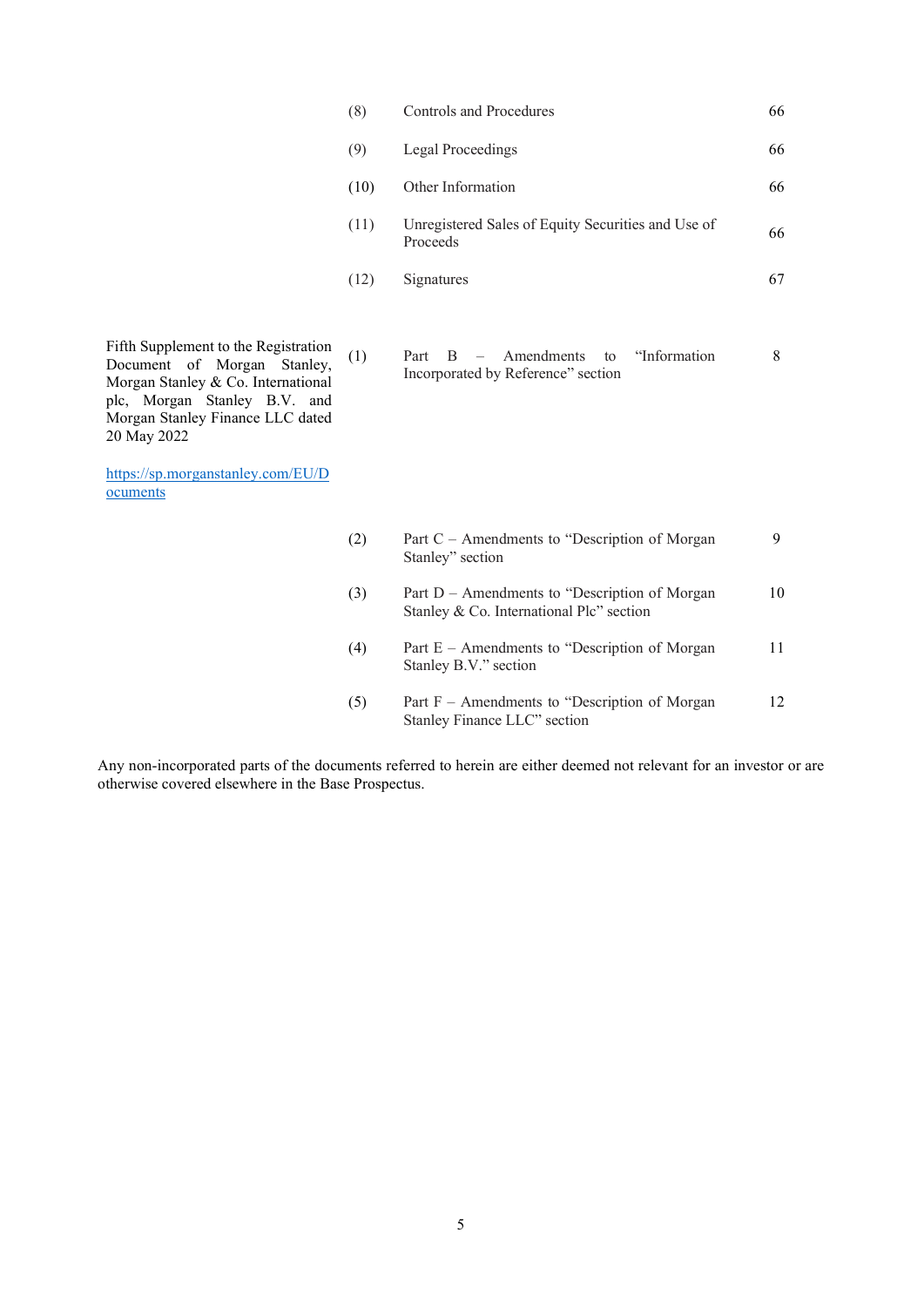#### PART B – AMENDMENTS TO THE "SELECTED FINANCIAL INFORMATION OF MORGAN STANLEY" SECTION

1. The Section entitled "Selected Financial Information of Morgan Stanley" on page 30 of the Base Prospectus shall be deemed to be deleted in its entirety and replaced with the following:

## SELECTED FINANCIAL INFORMATION OF MORGAN STANLEY

This section contains selected financial information of Morgan Stanley relating to the years ended 31 December 2021 and 31 December 2020 and the three months ended 31 March 2022 and 31 March 2021.

The information in respect of the years ended 31 December 2021 and 31 December 2020 set out below is derived from the audited financial statements included in Morgan Stanley's Annual Report on Form 10-K for the year ended 31 December 2021.

The information in respect of the three months ended 31 March 2022 and 31 March 2021 set out below is derived from the unaudited financial statements included in Morgan Stanley's Quarterly Reports on Form 10-Q for the quarterly periods ended 31 March 2022 and 31 March 2021, respectively.

| Consolidated<br><b>Sheet</b><br>Balance<br>$(U.S.\$<br>in | At $31$<br><b>December</b><br>2021 | At 31<br><b>December</b><br>2020 | At 31 March (unaudited) |           |
|-----------------------------------------------------------|------------------------------------|----------------------------------|-------------------------|-----------|
| millions)                                                 |                                    |                                  | 2022                    | 2021      |
| Total assets                                              | 1,188,140                          | 1,115,862                        | 1,222,233               | 1,158,772 |
| <i>liabilities</i><br>Total<br>and equity                 | 1,188,140                          | 1,115,862                        | 1,222,233               | 1,158,772 |

| Consolidated<br>Income Statements<br>$(U.S.\$ \$ in millions) | 2021   | 2020   | <b>Three months ended 31 March</b><br>(unaudited) |        |
|---------------------------------------------------------------|--------|--------|---------------------------------------------------|--------|
|                                                               |        |        | 2022                                              | 2021   |
| Net revenues                                                  | 59,755 | 48,757 | 14,801                                            | 15,719 |
| before<br>Income<br>for<br>provisions<br><i>income taxes</i>  | 19,668 | 14,418 | 4.588                                             | 5,344  |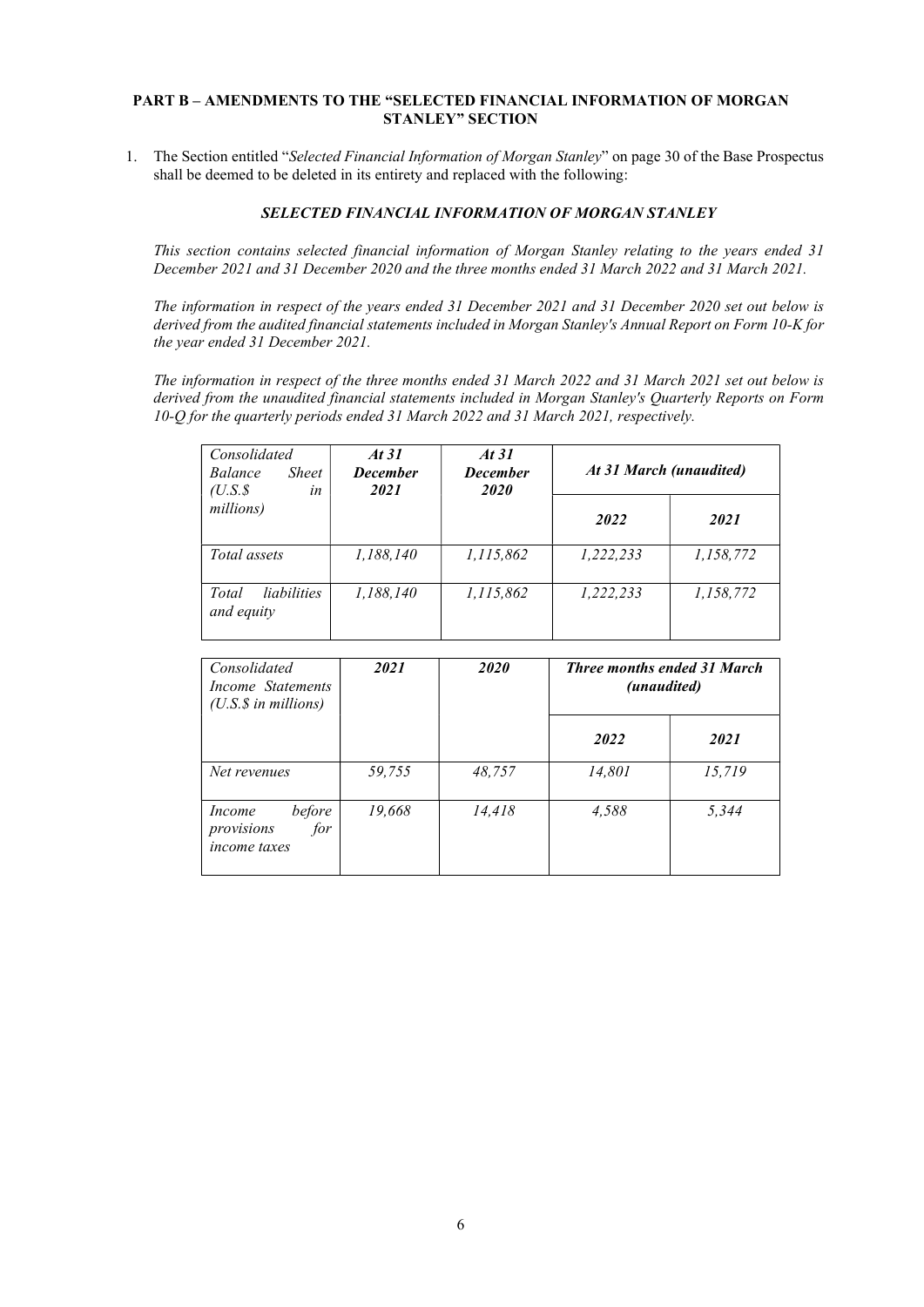#### PART C – AMENDMENTS TO THE "IMPORTANT LEGAL INFORMATION" SECTION

1. The fourth paragraph under the sub-section titled "Credit Ratings" on page 199 of the Base Prospectus shall be deemed to be deleted in its entirety and the following substituted therefor:

"The credit rating of Morgan Stanley's short-term and long-term debt is (i) R-1 (middle) and A (high), with a stable outlook, by DBRS, Inc. ("DBRS")") (ii) F1 and A, with a positive outlook, by Fitch Ratings, Inc ("Fitch"), (iii) P-1 and A1, with a stable outlook, by Moody's Investors Service, Inc. ("Moody's"), (iv) a-1 and A, with a stable outlook, by Rating and Investment Information, Inc. ("R&I"); and (v) A-2 and A- with a stable outlook, by Standard & Poor's Financial Services LLC through its business unit Standard & Poor's Global Ratings ("S&P")."

2. The fifth paragraph under the sub-section titled "Explanation of Ratings" on pages  $199 - 200$  of the Base Prospectus shall be deemed to be deleted in its entirety and the following substituted therefor:

"S&P: For short-term ratings, a rating of A-2 indicates satisfactory capacity to meet financial commitments. However, the Issuer is more susceptible to the adverse effects of changes in circumstances and economic conditions than obligors in the highest rating category. For long-term ratings, an obligation rated 'A' is somewhat more susceptible to the adverse effects of changes in circumstances and economic conditions than obligations in higher-rated categories."